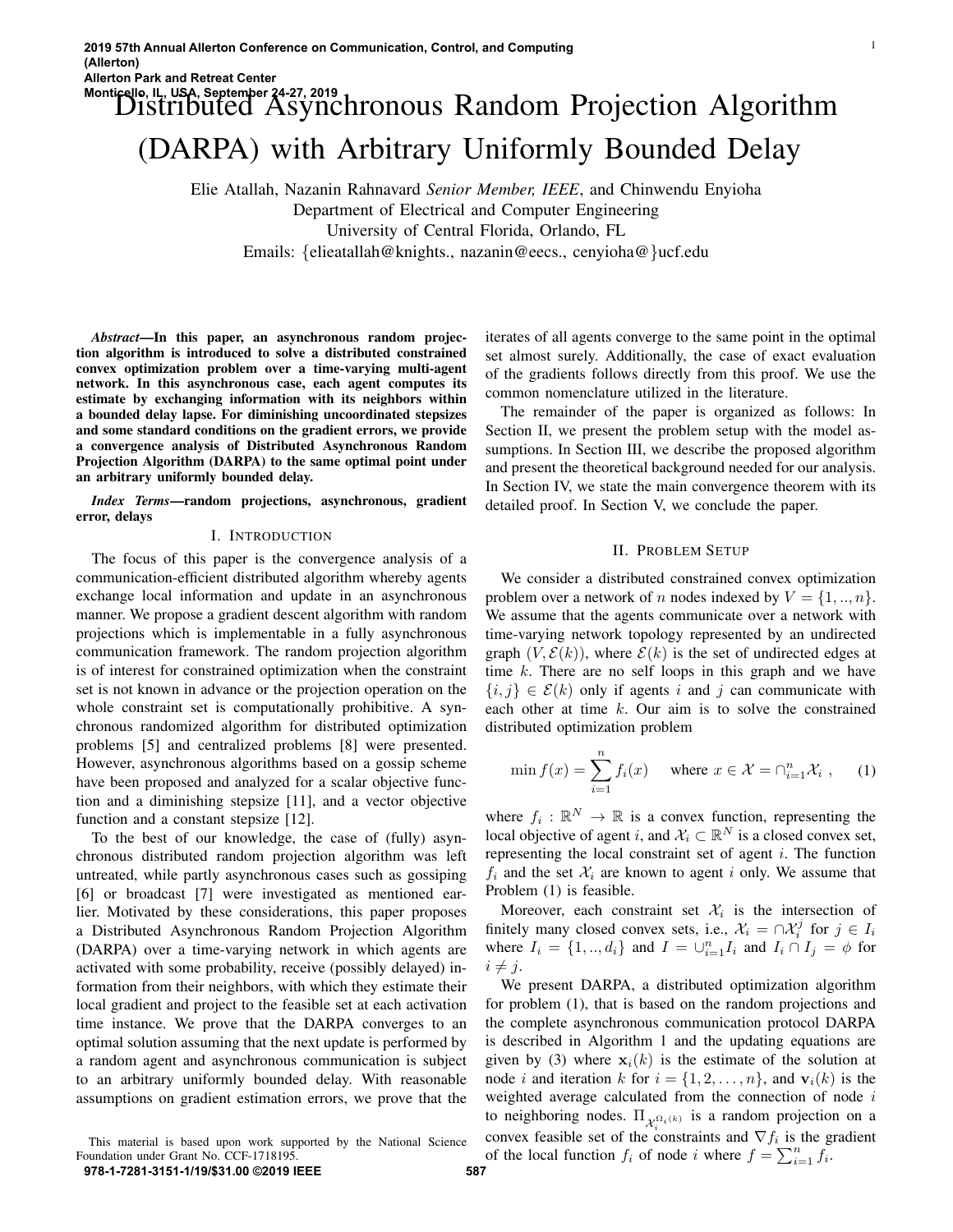To allow agents to communicate and carry out local computations at different time instances and for different duration, the proposed algorithm introduces delays into the consensus updates of (3) where the weighted average  $v_i(k)$  can use delayed information received from its neighbors, i.e.,  $0 \le t_{ij} \le B$ . The information may be several iterations out of date. Under uniformly bounded (but arbitrary) delay and the condition that the next update is done by a random agent, we show that the estimates converge with consensus to the optimizer of the constrained problem (1) almost surely.

Assumption 1. *[Assumptions on the Local Functions* fi*] We make the following assumptions on the local objective functions and constraint sets.*

- (a) Each function  $f_i : \mathbb{R}^N \to \mathbb{R}$  is convex.
- **(b)** *The functions*  $f_i$ ,  $i \in 1, 2, \ldots, n$ , are differentiable and *have Lipschitz gradients with a constant*  $L$  *over*  $\mathbb{R}^N$ *,*

$$
\|\nabla f_i(\mathbf{x}) - \nabla f_i(\mathbf{y})\| \le L \|\mathbf{x} - \mathbf{y}\|
$$

*for all*  $\mathbf{x}, \mathbf{y} \in \mathbb{R}^N$ *.* 

- (c) *The gradients*  $\nabla f_i(\mathbf{x})$ *, where*  $i \in V$  *are bounded over the set X where*  $X^* \subset X$  *and*  $X^* = {\mathbf{x} | \mathbf{x} = \arg \min f(\mathbf{x}) }$ ; *i.e., there exists a constant*  $G_f$  *such that*  $\|\nabla f_i(\mathbf{x})\| \leq G_f$ *for all*  $\mathbf{x} \in \mathcal{X}$  *and all*  $i \in V$ *.*
- (**d**) Each projection set  $\mathcal{X}_i^j$  is not necessarily bounded, where  $\mathcal{X} \triangleq \bigcap_{i=1, j \in I_i} \mathcal{X}_i^j$  and  $I_i$  as defined earlier.

Remark 1. *It is worth mentioning that we do not require that the described projection sets be bounded. The proof for this case easily follows from the supermartingale theorem and there is no need for the analysis adapted in Procedure A.*

## Assumption 2. *[Network Topology and Weight Matrices] For all*  $k \geq 0$ *, we have:*

(a) The matrices  $[\mathbf{W}(k)]_{ij}$  are equal to  $w_{ij}(k)$  in (3c) which *are chosen locally depending on the network connection topology at each activated node.*

 $\widetilde{(b)}$   $\sum_{j=1}^{n} [\mathbf{W}(k)]_{ij} = 1$  *for all*  $i \in V$ *. This is a local behavior which can be adjusted locally at each activated node that receives estimates. That is* W *is row stochastic.*

*(c) There exists a scalar*  $\nu \in (0,1)$  *such*  $[\mathbf{W}(k)]_{ij} \geq \nu$  *if*  $[\mathbf{W}(k)]_{ij} > 0.$ 

 $(d)$   $\sum_{i=1}^{n} [\mathbf{W}(k)]_{ij} \leq n$  *for all*  $j \in V$ *. Which is satisfied since*  $[\mathbf{W}(k)]_{ij} \leq 1$ . (e) If server *i* is disconnected from *server j at instant k, then*  $[\mathbf{W}(k)]_{ij} = 0$ *.* 

Assumption 3 (Bounded Delay). *We assume that our asynchronous algorithm DARPA has a uniformly but arbitrary bounded delay of* B*. That is, the updating equations* (3) *has*  $0 \leq t_{ij}(k) \leq B$  *In other words, each activated node i at global instant* k *can receive estimates from neighboring nodes of instants*  $k^{'}$  where  $0 \leq k - k^{'} \leq B$ 

Assumption 4 (Gradient Estimation Error). *We assume that there is a scalar*  $\sigma$  *such that*  $\mathbb{E}[\|\epsilon_i(k)\|^2 | \mathcal{F}_{k-1}, I_k] \leq \sigma^2$  with *probability* 1 *for all i and*  $k \geq k_*$ *. See* [7], [1] *and* [2].

Assumption 5 (Uncoordinated Diminishing Stepsizes). *For a* diminishing stepsize, we use  $\alpha_{k,i} = \frac{1}{\Gamma_i(k)}$  where  $\Gamma_i(k)$ *denotes the number of updates that agent* i *has performed*

*until time* k *as in [7], (i.e., the activation probability of node i* is  $\gamma_i = \frac{1}{n} \sum_{j \in \mathcal{N}_i} p_{ij}$ , where now the connection links allows *to the activation of node* i *in receiving information). We define*  $\gamma_{min} \triangleq \min_i \gamma_i$ .

Using Lemma 3 in [7] we get that for  $p_{min}$  =  $\min_{i,j \in \mathcal{E}(k)} p_{ij}$  where  $p_{ij} > 0$  is the probability that the edge  $\{i, j\}$  is functioning. And let  $0 < q < \frac{1}{2}$ . Then, there exists a large enough  $\tilde{k}^* = \tilde{k}^*(q, n)$  such that with probability 1 for all  $k \geq \tilde{k}^*$  and  $i \in V$ ,

$$
\alpha_{i,k}\leq \frac{2}{k\gamma_i}, \ \ \alpha_{i,k}^2\leq \frac{4n^2}{k^2p_{min}^2}, \ f_k=|\alpha_{i,k}-\frac{1}{k\gamma_i}|\leq \frac{2}{k^{\frac{3}{2}-q}p_{min}^2}.
$$

Then  $\sum_{k=0}^{\infty} \alpha_{i,k}^2 < \infty$  and  $\sum_{k=0}^{\infty} f_k < \infty$ .

For the random projections on subsets of the local sets which correspond to the random sequences  $\{\Omega_i(k)\}\$ ,  $i \in V$ , we assume the following:

Assumption 6 (Random Projections Process). *As in [5], the sequences*  $\{\Omega_i(k)\}\$  *for*  $i \in V$ *, are independent and identically distributed, and independent of the initial points*  $v_i(0)$  *for*  $i \in$  $\{1, ..., n\}$ *. We have*  $\pi_i^j \triangleq Pr\{\Omega_i(k) = j\} > 0$  *for all*  $j \in I_i$ *and*  $i \in V$ *. the variable*  $\Omega_i(k)$  *is a random sample at time* k of *a random variable*  $\Omega_i$  that takes values  $j \in I_i$  with probability  $\pi_i^j$ .

We assume the following condition holds, and refer readers to [3] and [4] for details on how it is satisfied given the problem model and assumptions above.

**Condition 1.** For all  $i \in V$ , there exists a constant  $c > 0$ *such that for all*  $x \in \mathbb{R}^d$ ,  $\sim$   $\sim$ 

$$
dist^{2}(x, \mathcal{X}) \le c \mathbb{E}[dist^{2}(x, \mathcal{X}_{i}^{\Omega_{i}(k)})]. \tag{2}
$$

## III. MAIN ALGORITHM: DISTRIBUTED ASYNCHRONOUS RANDOM PROJECTION ALGORITHM (DARPA)

We propose DARPA that uses the asynchronous time model described in using a single virtual clock [6, 7]. We assume that agents wakes up in an arbitrary and asynchronous manner that satisfies the Bounded Delay Assumption (i.e., Assumption 3, i.e.,  $0 \le t_{ij} \le B$ ) is satisfied.

In our analysis, as in paper [5], we also make use of the supermartingale convergence result due to Robbins and Siegmund (see Lemma 10-11, p. 49-50 [10] or original paper [13], p. 111-135) stated in Theorem 1.

**Theorem 1.** Suppose  $\mathcal{F}_k$  denotes the collection  $v_0, ..., v_k$ ,  $u_0, ..., u_k, e_0, ..., e_k$  and  $c_0, ..., c_k$ ; and let  $v_k, u_k, e_k$  and  $c_k$ *be sequences of non-negative random variables such that*

$$
\mathbb{E}[v_{k+1}|\mathcal{F}_k] \le (1+e_k)v_k - u_k + c_k \text{ for all } k \ge 0 \text{ a.s.}
$$
 (4)

*Also, let*  $\sum_{k=0}^{\infty} e_k < \infty$  *and*  $\sum_{k=0}^{\infty} c_k < \infty$  *a.s; then*  $\lim_{k\to\infty} v_k = v$  *for a random variable*  $v \geq 0$  *a.s. and*  $\sum_{k=0}^{\infty} u_k < \infty$  *a.s.* 

## IV. CONVERGENCE ANALYSIS FOR THE MAIN ALGORITHM DARPA

In what follows we prove the convergence of DARPA. It is worth mentioning that the more common distributed asynchronous gradient descent can be viewed as a special case of the asynchronous distributed random projection algorithm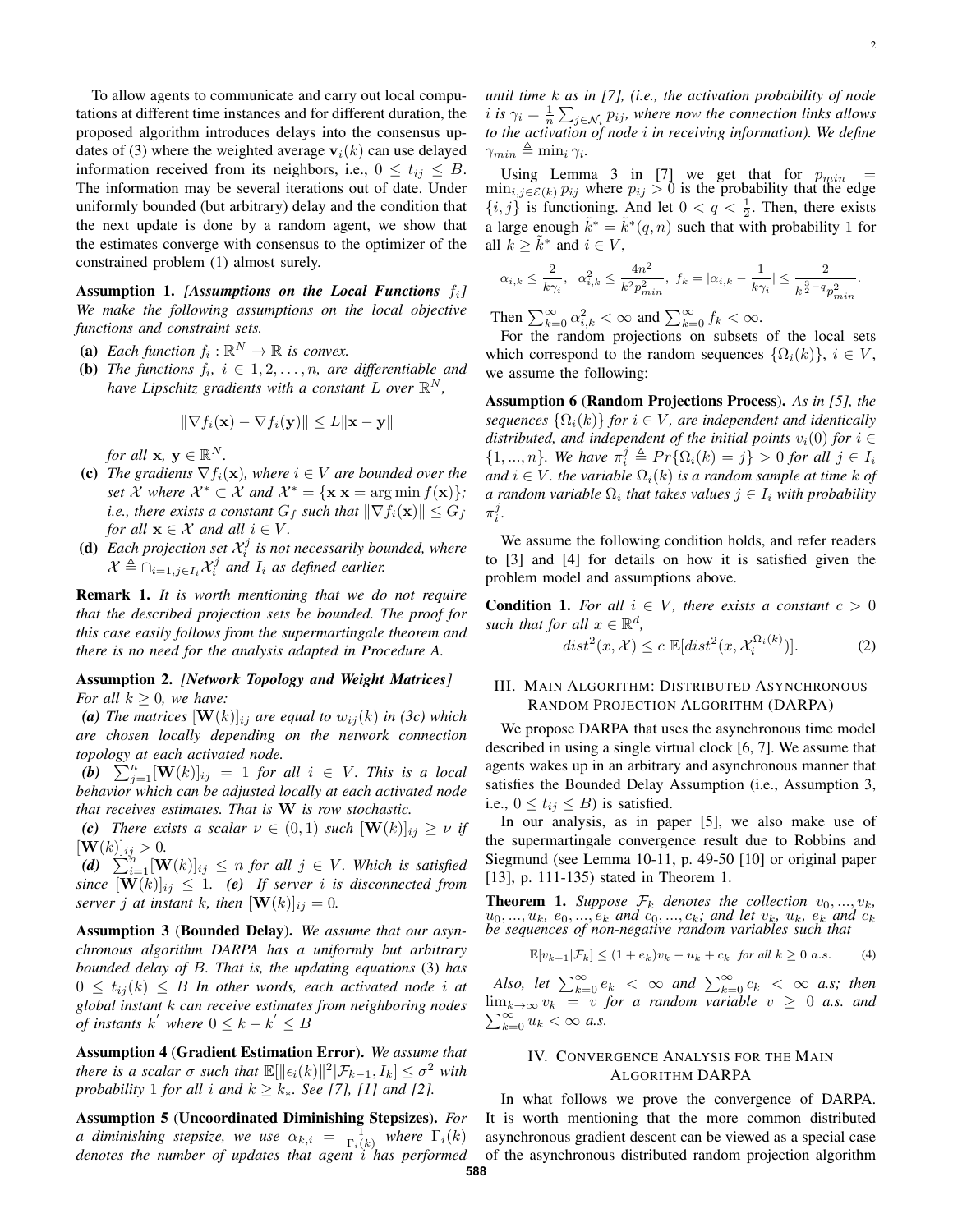## Algorithm 1 DARPA Algorithm

- **Input: Initialization:** Initialize estimates  $x_i(0)$ ; set  $x_i(0)$  to its initial value or to an arbitrary random value. Define Tolerance value tol for halting the algorithm and set  $e_i(0) = tol, k = 0.$
- 1: while  $e_i(k) \geq tol$  do {Halting is done at each node independently with no coordination}
- 2:  $k = k + 1$ <br>3: At each n
- At each node i Update Estimates

$$
\mathbf{v}_i(k) = \sum_{j=1}^n w_{ij}(k)\mathbf{x}_j(k - t_{ij}(k)).
$$
 (3a)

Estimating the local gradient 
$$
\widehat{\nabla f}_i(\mathbf{v}_i(k))
$$
 (3b)

where 
$$
\widehat{\nabla f}_i(\mathbf{v}_i(k)) = \nabla f_i(\mathbf{v}_i(k)) + \epsilon_i(k)
$$

$$
\mathbf{x}_{i}(k+1) = \Pi_{\mathcal{X}_{i}^{\Omega_{i}(k)}}(\mathbf{v}_{i}(k) - \alpha_{i,k}\widehat{\nabla f}_{i}(\mathbf{v}_{i}(k)))
$$
 (3c)

4: Find error  $e_i(k) = ||\mathbf{x}_i(k) - \mathbf{x}_i(k-1)||$  for all  $1 \leq$  $i \leq n$ 

5: end while

## Output:  $x_i(k)$  for the corresponding k for each node

where the constraint set  $\mathcal{X} = \mathbb{R}^N$ . That is, the projection is over  $\mathcal{X}_i^{\Omega_i(k)} = \mathbb{R}^N$  where  $\mathcal{X} = \cap_i \mathcal{X}_i^{\Omega_i(k)} = \cap_i \mathbb{R}^N = \mathbb{R}^N$ . In other words, the asynchronous distributed gradient descent algorithm solves for the unconstrained problem

$$
\min_{x \in \mathbb{R}^N} f(x). \tag{5}
$$

We thus have that the convergence proof of this algorithm as well. The proof with the gradient estimation error follows if Assumption 4 is satisfied. While the exact gradient evaluation case follows directly by assuming the variance is zero.

Theorem 2. *Consider Algorithm 1, and suppose Assumptions 1-7 hold. Let*  $f^* = min_{x \in \mathcal{X}} f(\mathbf{x})$  *and*  $\mathcal{X}^* = \{x \in \mathcal{X} | f(\mathbf{x}) =$  $f^*$ }. Assume then that  $\mathcal{X}^* \neq \Phi$ . Then, the iterates  $\{x(k)\}$ *generated by our algorithm (3a)-(3c) converge almost surely to the solution*  $\mathbf{x}^* \in \mathcal{X}^*$ , *i.e.*,  $\lim_{k \to \infty} x(k) = \mathbf{x}^*$  for all  $i \in V$  a.s. (6)

Proof: The theorem follows by applying Lemma 1, 3 and 4 in the described order.

*A. Convergence Proof Main Parts*

Assumption 7.

$$
\frac{1}{2}\alpha_{i,k}^{2}(\sum_{i=1}^{n}||R_{i}(k-1)||^{2} + \sum_{i=1}^{n}||R_{i}(k-B-1)||^{2}) + nBB_{\tau}\alpha_{i,k}^{2}G_{f}^{2}
$$
\n
$$
\leq (-1 + \frac{3}{8\tau} - A_{\tau}\alpha_{i,k}^{2} - 2\alpha_{i,k}L)\sum_{\substack{i=1\\nB}}^{nB} dist^{2}(\tilde{\mathbf{v}}_{i}(k), \mathcal{X}) \quad a.s. \text{ and}
$$
\n
$$
4\alpha_{i,k}G_{f}\sum_{i=1}^{nB}||\tilde{\mathbf{v}}_{i}(k) - \bar{\mathbf{v}}(k)|| + \frac{1}{2}\alpha_{i,k}^{2}\sum_{i=1}^{nB}||R_{i}(k-1)||^{2}
$$
\n
$$
+ \frac{1}{2}\alpha_{i,k}^{2}\sum_{i=1}^{nB}||R_{i}(k-B-1)||^{2} + nB_{\tau}\alpha_{i,k}^{2}G_{f}^{2} \leq 2\alpha_{i,k}B(f(\bar{\mathbf{z}}(k)) - f(\mathbf{x}^{*}))
$$
\n
$$
a.s. \text{ for } k \geq \tilde{k}.
$$

Remark 2. *Under the assumptions on the uncoordinated stepsizes presented in Assumption 5 and having for*  $k \geq k_*$ *that Assumption 4 is satisfied then Assumption 7 is satisfied. However, we refrain from analyzing that here due to the limited space but we refer you to a future extended version.*

## *B. Reduction to a Consensus Problem without Delay*

Here, we reduce the original agent system with delays to a system without delays, under the Bounded Delays assumption [cf. Assumption 3]. This idea has also been used in the distributed computation model of Nedich et al. [9], and it motivates our development here.

With some modifications adapted to form mathematical structures that suit our case we get:

The relation in (3) for the evolution of estimates of computing agents is given by: for all  $i \in \{1, \ldots, nB\}$ ,

$$
\tilde{\mathbf{v}}_i(k+1) = \sum_{j=1}^{2n} [\bar{\mathbf{W}}(k+1)]_{ij} \tilde{\mathbf{x}}_j(k+1). \tag{7}
$$

Notice that for weighted averages  $\tilde{v}_i$  we have  $i \in$  $\{1, \ldots, n\}$ . And that for estimates  $\tilde{\mathbf{x}}_i$  we have  $j \in$  $\{1, \ldots, 2nB\}$ . This is because the weighted averages of the computing and noncomputing nodes total to  $nB$  for instant k. And these weighted averages are each dependent on estimates of delay from 0 up to  $B$  of that instant. Thus, we have  $nB$  estimates for  $\tilde{\mathbf{v}}_i(k+1)$  of computing and noncomputing nodes beginning from  $\tilde{\mathbf{x}}_p(k)$  and ending in  $\tilde{\mathbf{x}}_{p+nB-1}(k)$  where  $p = ((i - 1) \; div \; n)n + 1$  and  $i \in \{1, ..., nB\}$ . Thus, for  $\tilde{\mathbf{x}}_i(k)$  we have  $j \in \{1, \ldots, 2nB\}.$ And for all  $i \in \{1, ..., nB\}$  and  $h \in \{1, ..., 2nB\}$ .

$$
[\mathbf{\bar{W}}(k+1)]_{lh} = \begin{cases} [\mathbf{W}(k+1-s)]_{ij} & \text{if } h = j+tn, t = t_{ij}(k+1) \\ i = ((l-1) \mod n) + 1 \\ 0 & \text{otherwise} \quad \text{for all } k \ge 0 \end{cases}
$$

(8) and  $[\mathbf{W}(k)]_{ij}$  are the weights used by the agents in the original network.

But in the original system we have for  $i \in \{1, \ldots, n\}$ ,

$$
\mathbf{x}_{i}(k+1) = \Pi_{\mathcal{X}_{i}^{\Omega_{i}(k)}}(\mathbf{v}_{i}(k) - \alpha_{i,k}\widehat{\nabla f}_{i}(\mathbf{v}_{i}(k))),
$$
\n(9)

where 
$$
\widehat{\nabla f_i}(\mathbf{v}_i(k)) = \nabla f_i(\mathbf{v}_i(k)) + \epsilon_i(k).
$$
 (10)

otherwise for all  $k > 0$ 

And 
$$
\mathbf{v}_i(k) = \sum_{j=1}^n [\mathbf{W}(k)]_{ij} \mathbf{x}_j(k - t_{ij}(k)),
$$
 (11)

Then for the extended system we have for  $i \in \{1, \ldots, 2nB\}$ 

$$
\tilde{\mathbf{x}}_i(k+1) = P_i(\sum_{j=1}^{2n} [\tilde{\mathbf{W}}(k)]_{ij} \tilde{\mathbf{x}}_j(k) - \sum_{j=1}^{2n} [\overline{\mathbf{W}}(k)]_{ij} \overline{\widehat{\nabla} f}_j(\mathbf{v}_i(k))), \tag{12}
$$

where

And  $[\overline{\mathbf{W}}(k)]$  is such that

$$
P_i = \begin{cases} \n\Pi_{\mathcal{X}_l^{\Omega_l(r)}} & \text{for } i \in \{1, \dots, n\} \\ \n0. \quad l = ((i-1) \mod n) + 1 \\ \n0. \quad r = k - ((i-1) \dim n) \\ \n1. \quad \text{otherwise} & \text{for all } k \ge 0 \n\end{cases} \tag{13}
$$

$$
[\overline{\mathbf{W}}(k+1)]_{ij} = \begin{cases} \alpha_{l,r} & \text{for } j = i \text{ and } i \in \{1, \dots, n\} \\ l = ((i-1) \mod n) + 1 \\ r = k - ((i-1) \dim n) \\ 0 & \text{otherwise} \quad \text{for all } k \ge 0 \end{cases} \tag{14}
$$

and  $\nabla f_q(\mathbf{v}_i(k)) = \nabla f_j(\mathbf{v}_i(k))$  for  $q = j + ln$  for  $0 \le l \le n$  $2B - 1.$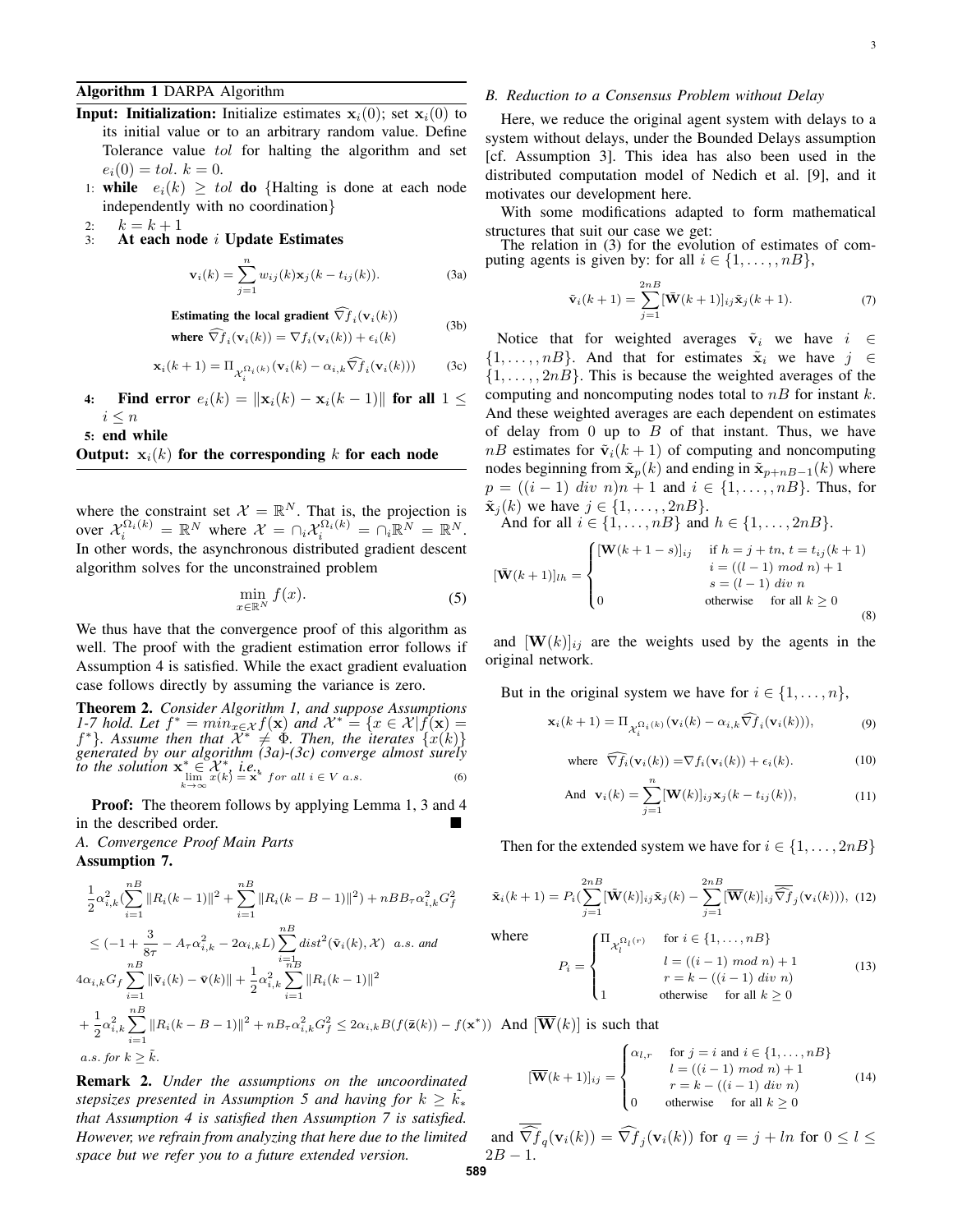And the weights  $[\mathbf{W}(k)]_{ij}$  for  $i \in \{1, \ldots, n\}$  are given by  $[\mathbf{W}(k)]_{ij}$  of (8) where  $j \in \{1, ..., 2nB\}$ .

And the evolution of estimates for  $i = nB + 1, \ldots, 2nB$ ,

$$
\tilde{\mathbf{x}}_i(k+1) = \tilde{\mathbf{x}}_{i-n}(k) \text{ for all } k \ge 0,
$$
\n(15)

Therefore, for  $i = nB + 1, \ldots, 2nB$ , we have  $[\tilde{\mathbf{W}}(k+1)]_{ih} = \begin{cases} 1 & \text{for } h = i - n \\ 0 & \text{otherwise} \end{cases}$ 

0 otherwise for all  $k \ge 0$ (16) And the initial estimates are given by

$$
\begin{cases} \tilde{\mathbf{x}}_i(0) = \mathbf{x}_i(0) & \text{for } i \in \{1, \dots, n\} \\ \tilde{\mathbf{x}}_i(q) = 0 & \text{otherwise} \quad \text{for all } i \in \{n+1, \dots, 2n\} \end{cases}
$$

It is worth mentioning that (9) becomes

$$
\mathbf{x}_{i}(k+1) = \Pi_{\mathcal{X}_{i}^{\Omega_{i}(k)}}(\mathbf{v}_{i}(k) - \alpha_{i,k}\nabla f_{i}(\mathbf{v}_{i}(k)) - \alpha_{i,k}\epsilon_{i}(k)), \quad (17)
$$

where  $\epsilon_i(k)$  is the error added by estimating the gradient. **Definition 1.** Let's denote  $R_i(k) = -\alpha_{i,k} \epsilon_i(k)$ .

Then (12) for  $i \in \{1, \ldots, nB\}$  can be written

$$
\tilde{\mathbf{x}}_i(k+1) = \Pi_{\mathcal{X}_l^{\Omega_l(r)}}(\tilde{\mathbf{v}}_i(k) - \alpha_{i,k}\nabla f_i(\tilde{\mathbf{v}}_i(k)) + R_i(k-1))
$$
  
and 
$$
\overline{\tilde{\mathbf{x}}_i}(k+1) = \Pi_{\mathcal{X}_l^{\Omega_l(r)}}(\tilde{\mathbf{v}}_i(k) - \alpha_{i,k}\nabla f_i(\tilde{\mathbf{v}}_i(k))),
$$
 (18)

with  $l$  and  $r$  as in (14).

## *C.* Main Proof

 $\sum_{\mathbf{k}=\mathbf{0}}^{\infty} \mathbf{dist^2}(\mathbf{\tilde{v}_i(k)}, \mathcal{X}) < \infty)$  :: *1)* Part 1 of the Convergence Proof (Bound

**Lemma**  $\sum_{k=0}^{\infty} dist^2(\tilde{\mathbf{v}}_i(k), \mathcal{X}) < \infty$  for all  $i \in V$  a.s. *Let Assumption 1-7 hold. Then*

**Proof:** We are going to prove Lemma 1 by using the following Lemma 2 and then exploiting the supermartingale Theorem 1.

**Lemma 2.** Let<sub>x</sub>  $\mathcal{Y} \subset \mathbb{R}^N$  be a closed convex set. Let the *function*  $\Phi : \mathbb{R}^N \to \mathbb{R}$  *be convex and differentiable over*  $\mathbb{R}^N$ *with Lipschitz continuous gradients with a constant* L*.* Let y be given by  $y = \Pi_y(x - \alpha \nabla \Phi(x))$  for some  $x \in \mathbb{R}^N$ ,  $\alpha > 0$ .

*Then, we have for any*  $\hat{\mathbf{x}} \in \mathcal{Y}$  *and*  $z \in \mathbb{R}^N$ *,* 

$$
\|\mathbf{y} - \hat{\mathbf{x}}\|^2 \le (1 + A_\tau \alpha^2) \|\mathbf{x} - \hat{\mathbf{x}}\|^2
$$
  
- 2\alpha(\Phi(\mathbf{z}) - \Phi(\hat{\mathbf{x}})) - \frac{3}{4} \|\mathbf{y} - \mathbf{x}\|^2  
+ (\frac{3}{8\tau} + 2\alpha L) \|\mathbf{x} - \mathbf{z}\|^2 + B\_\tau \alpha^2 \|\nabla \Phi(\hat{\mathbf{x}})\|^2, (19)

*where*  $A_{\tau} = 8L^2 + 16\tau L^2$ ,  $B_{\tau} = 8\tau + 8$  *and*  $\tau > 0$  *is arbitrary.*

See Lemma 4 in [5] or Lemma 2 in [8].<br>
Since  $\mathcal{X} \triangleq \bigcap_{i=1}^{n} \mathcal{X}_i$  then let  $\hat{\mathbf{x}} \in \mathcal{X}$ . This implies that  $\hat{\mathbf{x}} \in \mathcal{X}_i$  for all  $i \in \{1, 2, ..., n\}$ . But  $f_i$  is Lipschitz on  $\mathcal{X}_i$ for all  $i \in \{1, 2, \ldots, n\}$ , then  $f_i$  is Lipschitz on X (in fact in our case,  $f$  is Lipschitz on the whole  $\mathbb{R}^N$ , this for ease of implementation since we pick the matrix A randomly.)

By requiring  $i \in \{1, 2, \ldots, n$ , we take  $\tilde{\mathbf{x}}_i(k+1)$  =  $\Pi_{\mathcal{X}_l^{\Omega_l(r)}}(\tilde{\mathbf{v}}_i(\tilde{k}) - \alpha_{i,k} \nabla f_i(\tilde{\mathbf{v}}_i(k))) \in \mathbb{R}^N$  where  $\tilde{l}$  and  $r$  are as in (14), then being in  $\mathbb{R}^N$  the following inequalities hold,

$$
dist(\overline{\mathbf{\tilde{x}}_i}(k+1), \mathcal{X}) = \|\overline{\mathbf{\tilde{x}}_i}(k+1) - \Pi_{\mathcal{X}}(\overline{\mathbf{\tilde{x}}_i}(k+1))\|
$$
  
\n
$$
\leq \|\overline{\mathbf{\tilde{x}}_i}(k+1) - \mathbf{\hat{x}}\|.
$$
\n(20)

To use Lemma 2, we thus use the following substitutions:  $\Phi = f_i, \, \alpha = \alpha_{i,k}, \, \hat{\mathbf{x}} \in \mathcal{X} = \bigcap_{i=1}^n \mathcal{X}_i, \, \mathbf{y} = \overline{\tilde{\mathbf{x}}_i}(k+1) =$  $\Pi_{\chi_i^{\Omega_l(r)}}(\tilde{\mathbf{v}}_i(k) - \alpha_{i,k} \nabla f_i(\tilde{\mathbf{v}}_i(k)))$  and  $\mathbf{x} = \tilde{\mathbf{v}}_i(k)$  where l and *r* are as in (14). In particular, if we take  $\hat{\mathbf{x}} = \Pi_{\mathcal{X}}[\tilde{\mathbf{v}}_i(k)] \in \mathcal{X}$   $1 - \gamma_i \leq (1 + A_{\tau} \alpha_{i,k}^2)(1 - \gamma_i)$  and  $0 \leq \gamma_i \leq 1$ .

in the feasibility region and  $\mathbf{z} = \Pi_{\mathcal{X}}(\tilde{\mathbf{v}}_i(k)) = \hat{\mathbf{x}}$  then  $\hat{\mathbf{x}} \in \mathcal{X}$ , but  $\mathcal{X} = \bigcap_{i=1}^n \mathcal{X}_i \subset \bigcap_{i=1}^n \mathcal{X}_i^{\Omega_i(k)}$  since  $\mathcal{X}_i \subset \mathcal{X}_i^{\Omega_i(k)}$  for all  $i \in V$  then  $\hat{\mathbf{x}} \in \mathcal{Y} = \mathcal{X}_l^{\Omega_l(r)} = \mathcal{X}_i^{\Omega_i(k)}$  for some i where l and r are as in (14), and  $z \in \mathbb{R}^N$  so we can apply Lemma 2 then

$$
dist^{2}(\tilde{\mathbf{x}}_{i}(k+1), \mathcal{X}) \leq (1 + A_{\tau} \alpha_{i,k}^{2}) ||\tilde{\mathbf{v}}_{i}(k) - \Pi_{\mathcal{X}}(\tilde{\mathbf{v}}_{i}(k))||^{2}
$$
  
\n
$$
- 2\alpha_{i,k} (f_{i}(\Pi_{\mathcal{X}}(\tilde{\mathbf{v}}_{i}(k))) - f_{i}(\Pi_{\mathcal{X}}(\tilde{\mathbf{v}}_{i}(k))))
$$
  
\n
$$
- \frac{3}{4} ||\Pi_{\mathcal{X}_{i}^{\Omega_{l}}(r)}(\tilde{\mathbf{v}}_{i}(k) - \alpha_{i,k} \nabla f_{i}(\tilde{\mathbf{v}}_{i}(k))) - \tilde{\mathbf{v}}_{i}(k) ||^{2}
$$
  
\n
$$
+ (\frac{3}{8\tau} + 2\alpha_{i,k} L) ||\tilde{\mathbf{v}}_{i}(k) - \Pi_{\mathcal{X}}(\tilde{\mathbf{v}}_{i}(k))||^{2}
$$
  
\n
$$
+ B_{\tau} \alpha_{i,k}^{2} ||\nabla f_{i}(\hat{\mathbf{x}})||^{2}, \qquad (21)
$$

But 
$$
\|\Pi_{\mathcal{X}_{i}^{\Omega_{i}(k)}}(\tilde{\mathbf{v}}_{i}(k) - \alpha_{i,k}\nabla f_{i}(\tilde{\mathbf{v}}_{i}(k))) - \tilde{\mathbf{v}}_{i}(k)\|^{2}
$$
  
\n
$$
\geq \|\Pi_{\mathcal{X}_{i}^{\Omega_{i}(k)}}(\tilde{\mathbf{v}}_{i}(k)) - \tilde{\mathbf{v}}_{i}(k)\|^{2} = dist^{2}(v_{i}(k), \mathcal{X}_{i}^{\Omega_{i}(k)}),
$$
\n(22)

$$
\begin{split} \text{Then} \quad &= \frac{\mathcal{X}_{i}^{i_{1}}(k)}{4} \left\| \Pi_{\mathcal{X}_{i}^{\Omega_{i}}(k)}(\tilde{\mathbf{v}}_{i}(k) - \alpha_{i,k} \nabla f_{i}(\tilde{\mathbf{v}}_{i}(k))) - \tilde{\mathbf{v}}_{i}(k) \right\|^{2} \\ &\leq -\frac{3}{4} \operatorname{dist}^{2}(v_{i}(k), \mathcal{X}_{i}^{\Omega_{i}(k)}) \end{split} \tag{23}
$$

But 
$$
\mathbb{E}[dist^2(v_i(k), \mathcal{X}_i^{\Omega_i(k)})/\mathcal{F}_k] \ge \frac{1}{\tau} dist^2(v_i(k), \mathcal{X})
$$
 (24)

Let  $\mathcal{F}_k$  be the  $\sigma$ -algebra generated by the entire history of the algorithm up to time k inclusively, that is  $\mathcal{F}_k = {\tilde{\mathbf{x}}_i(0), i \in \mathbb{R}^d}$  $V$ }  $\cup$  { $\Omega_i(l)$  :  $0 \le l \le k, i \in V$ }. Therefore, given  $\mathcal{F}_k$ , the collection  $\tilde{\mathbf{x}}_i(0), ..., \tilde{\mathbf{x}}_i(k+1)$  and  $\tilde{\mathbf{v}}_i(0), ..., \tilde{\mathbf{v}}_i(k+1)$  generated by the algorithm is fully determined.

But  $\mathcal{Y} = \mathcal{X}_i^{\Omega_i(r)} = \mathcal{X}_i^{\Omega_i(k)}$  for some  $i \in V$  where l and r are as in (14), then we have

$$
\mathbb{E}[dist^2(v_i(k), \mathcal{X}_l^{\Omega_l(r)})/\mathcal{F}_k] \ge \frac{1}{\tau} dist^2(v_i(k), \mathcal{X})
$$
\n(25)

where  $l$  and  $r$  are as in (14). Then taking expectation over  $\mathcal{F}_k$ , (21) becomes

$$
\mathbb{E}[dist^{2}(\overline{\mathbf{x}}_{i}(k+1), \mathcal{X})/\mathcal{F}_{k}] \leq (1 + A_{\tau}\alpha_{i,k}^{2})dist^{2}(v_{i}(k), \mathcal{X}) + (-\frac{3}{8\tau} + 2\alpha_{i,k}L)dist^{2}(v_{i}(k), \mathcal{X}) + B_{\tau}\alpha_{i,k}^{2}||\nabla f_{i}(\hat{\mathbf{x}})||^{2} a.s.
$$
\n(26)

Then from the convexity of the norm squared, we have

$$
dist^{2}(\tilde{\mathbf{v}}_{i}(k), \mathcal{X}) \leq \sum_{j=1}^{2n} [\tilde{\mathbf{W}}(k)]_{ij} dist^{2}(\tilde{\mathbf{x}}_{j}(k), \mathcal{X}). \tag{27}
$$

But we can deduce using updating equation (3a) and projection Lemmas that

$$
dist^{2}(\tilde{\mathbf{x}}_{j}(k), \mathcal{X}) \leq 2dist^{2}(\overline{\tilde{\mathbf{x}}_{j}}(k), \mathcal{X}) + 2\|R_{i}(k-1)\|^{2}.
$$
 (28)

By observing the first term in RHS of the inequality (26), we get

$$
(1 + A_{\tau}\alpha_{i,k}^2) \text{ dist}^2(\tilde{\mathbf{v}}_i(k), \mathcal{X}) \le
$$
  
\n
$$
\frac{1}{4nB}\alpha_{i,k}^2 \text{ dist}^2(\tilde{\mathbf{v}}_i(k), \mathcal{X}) + (1 + A_{\tau}\alpha_{i,k}^2) \text{ dist}^2(\tilde{\mathbf{v}}_i(k), \mathcal{X}),
$$
  
\nand by using (27) on the first term, we get

$$
dist^{2}(\overline{\mathbf{\tilde{x}}_{i}}(k+1), \mathcal{X})/\mathcal{F}_{k} \leq \frac{1}{4nB} \alpha_{i,k}^{2} \sum_{j=1}^{2nB} [\tilde{\mathbf{W}}(k)]_{ij} dist^{2}(\tilde{\mathbf{x}}_{j}(k), \mathcal{X})
$$

$$
+ (1 + A_{\tau} \alpha_{i,k}^{2}) dist^{2}(\tilde{\mathbf{v}}_{i}(k), \mathcal{X})
$$

$$
+ (-\frac{3}{8\tau} + 2\alpha_{i,k}L) dist^{2}(\tilde{\mathbf{v}}_{i}(k), \mathcal{X} + B_{\tau} \alpha_{i,k}^{2} G_{f}^{2},
$$
(30)

where  $\|\nabla f_i(\hat{\mathbf{x}})\| \leq G_f$  (i.e., gradient is bounded on set X).

Then summing from  $i = 1$  to  $nB$ , having (30) and taking into consideration activation with probability  $\gamma_i$  for each i and  $\tilde{\mathbf{x}}_i(k+1) = \tilde{\bar{v}}_i(k)$  for no activation (N.B. notice that under suitable manipulation the inequality will reduce to the same as full activation except care should be taken for the third term where the coefficient is negative and have  $\gamma_i$  in  $\alpha_{i,k}$ ) i.e., use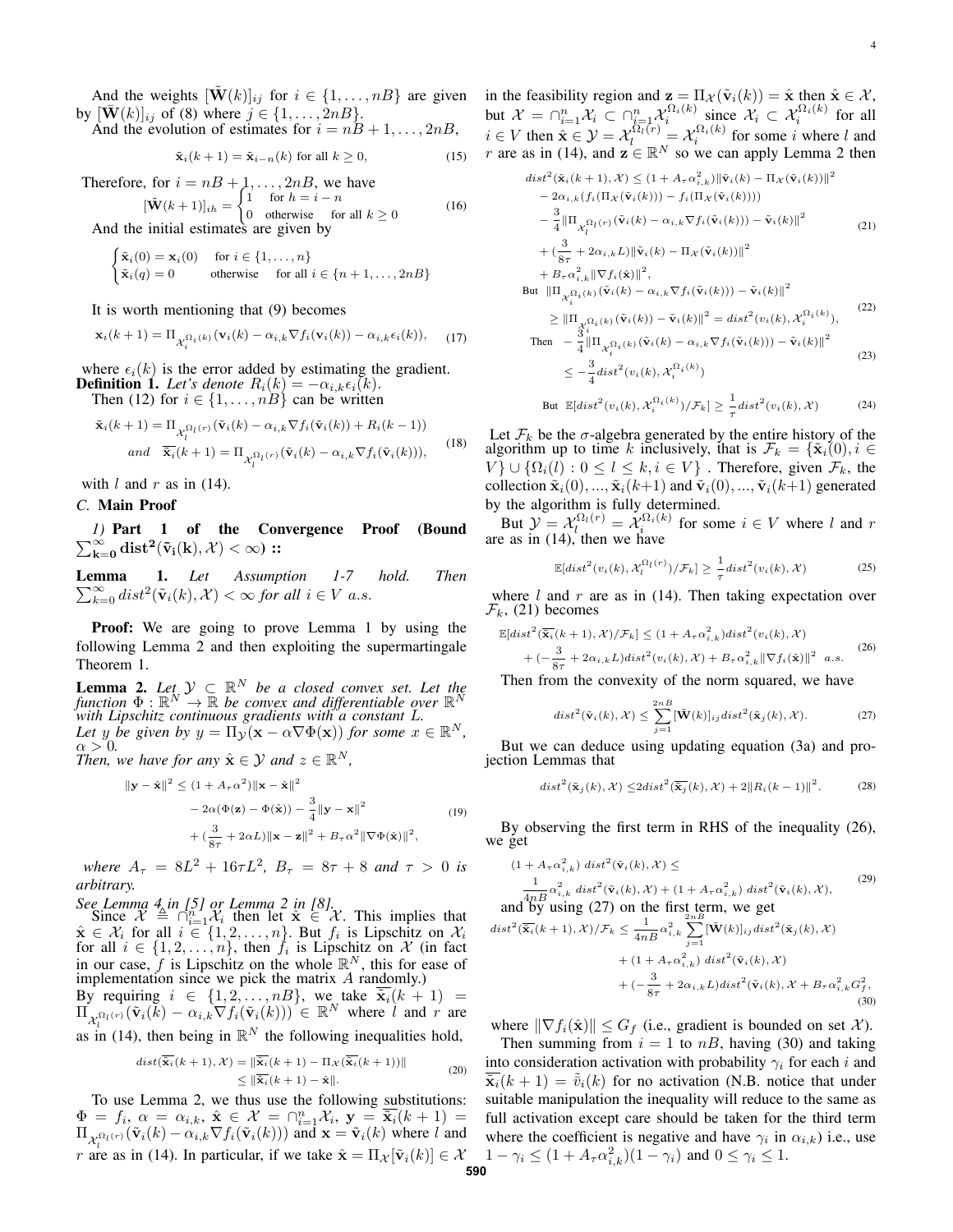But having the matrix  $[\mathbf{W}(k)]_{ij}$  for  $i = \{1, \dots, n\}$  and  $j = \{1, \ldots, 2nB\}$  constructed of B row stochastic block matrices (i.e.,  $\sum_{i=1}^{n\overline{B}} [\tilde{\mathbf{W}}(k)]_{ij} \leq nB$ ), we have for  $k \geq \tilde{k}^*$ by

Then the result of (28) for  $i = \{1, \ldots, nB\}$ 

and having  $x_j(k) = x_{j-n}(k-1)$  for  $j =$ P  ${nB + 1, ..., 2nB}$  and cascading until  $k - B$ , we have  $\sum_{i=n}^{2n} dist^2(\tilde{\mathbf{x}}_i(k), \mathcal{X}) = \sum_{i=1}^{n} dist^2(\tilde{\mathbf{x}}_i(k - B), \mathcal{X})$  then we have for  $k \geq \tilde{k}^*$ 

$$
\mathbb{E}[\sum_{i=1}^{n} dist^{2}(\overline{\mathbf{x}}_{i}(k+1), \mathcal{X}) / \mathcal{F}_{k}] \leq
$$
\n
$$
\frac{1}{2}\alpha_{i,k}^{2} \sum_{i=1}^{n} dist^{2}(\overline{\mathbf{x}}_{i}(k), \mathcal{X}) + \frac{1}{2}\alpha_{i,k}^{2} \sum_{i=1}^{n} dist^{2}(\overline{\mathbf{x}}_{i}(k-B), \mathcal{X})
$$
\n
$$
+ (1 - \frac{3\gamma_{min}}{8\tau} + A_{\tau}\alpha_{i,k}^{2} + \frac{4}{k}L) \sum_{i=1}^{n} dist^{2}(\mathbf{\tilde{v}}_{i}(k), \mathcal{X})
$$
\n
$$
+ \frac{1}{2}\alpha_{i,k}^{2} (\sum_{i=1}^{n} ||R_{i}(k-1)||^{2} + \sum_{i=1}^{n} ||R_{i}(k-B-1)||^{2}) + nBB_{\tau}\alpha_{i,k}^{2} G_{f}^{2} \text{ a.s.}
$$
\n(31)

We now apply **Procedure A** with  $a_k = 1 + C\alpha_{i,k}^2$  where  $C > 0$  to give some degree of freedom of choosing  $\{a_k\}$  with the required properties, then (31) implies

$$
\mathbb{E}\left[\sum_{i=1}^{n} dist^{2}(\overline{\mathbf{x}}_{i}(k+1), \mathcal{X})/\mathcal{F}_{k}\right] \leq (1 + C\alpha_{i,k}^{2}) \sum_{i=1}^{n} dist^{2}(\overline{\mathbf{x}}_{i}(k), \mathcal{X}) + (1 - \frac{3}{8\tau} + A_{\tau}\alpha_{i,k}^{2} + 2\alpha_{i,k}L) \sum_{i=1}^{n} dist^{2}(\mathbf{\tilde{v}}_{i}(k), \mathcal{X}) + \frac{1}{2}\alpha_{i,k}^{2}(\sum_{i=1}^{n} ||R_{i}(k-1)||^{2} + \sum_{i=1}^{n} ||R_{i}(k-B-1)||^{2}) + nBB_{\tau}\alpha_{i,k}^{2}G_{f}^{2} a.s.
$$
\n(32)

for  $k > \hat{k} > \bar{k} > \bar{k} - B > \max(k^*, \tilde{k})$  where  $k^* =$  $\max(k_1, \tilde{k}^*)$ .

Define the following substitutions :

$$
v_k = \sum_{i=1}^{n} dist^2(\overline{\mathbf{x}}_i(k), \mathcal{X}), \quad u_k = \sum_{i=1}^{n} dist^2(\mathbf{\tilde{v}}_i(k), \mathcal{X}),
$$
  
\n
$$
-b_k = 1 - \frac{3\gamma_{min}}{s\tau} + A_\tau \alpha_{i,k}^2 + \frac{4}{k}L
$$
  
\n
$$
c_k = \frac{1}{2}\alpha_{i,k}^2 (\sum_{i=1}^{n} \|R_i(k-1)\|^2 + \sum_{i=1}^{n} \|R_i(k-B-1)\|^2) + nBB_\tau \alpha_{i,k}^2 G_f^2
$$
\n(33)

We require initially that  $-b_k \leq -1$  for  $k > k_1$ . But the terms  $A_{\tau} \alpha_{i,k}^2 + \frac{4}{k} L$  in  $b_k$  although dependent on  $\tau$  they can be controlled by the value of  $\alpha_{i,k}$ , thus k. Then, we can require that  $A_{\tau} \alpha_{i,k}^2 + \frac{4}{k} L \leq A_{\tau} \frac{4n^2}{k^2 p_m^2}$  $\frac{4n^2}{k^2p_{min}^2} + \frac{4L}{k} < \epsilon$  for  $k > k_1$  and  $1+\epsilon \leq \frac{3\gamma_{min}}{8\tau}$  where  $1-\frac{3\gamma_{min}}{8\tau}+\epsilon < -1$ . This suffice to use  $\tau < \frac{3\gamma_{min}}{16}$ , e.g.,  $\tau = \frac{\gamma_{min}}{8}$ . Thus, Taking  $\tau < \frac{3\gamma_{min}}{12}$  $\frac{\gamma_{min}}{16}$ , e.g.,  $\tau = \frac{\gamma_{min}}{8}$  $\frac{m n}{8}$  we have for  $k > k_1$  that  $b_k < -1$ (34)

To apply the supermartingale convergence theorem on (32) with the substitutions described in (33) along with  $a_k =$  $1 + C\alpha_{i,k}^2$ , We consider  $k > \hat{k}$  which is an end part of the tail of the sequence where (34) is satisfied. Therefore, with the above condition on  $b_k$  satisfied for  $k > k_1$ , (32) can be reduced to the supermartingale inequality. Therefore, for  $k > \hat{k} > \max(k_1, \tilde{k}, \tilde{k}^*) \geq k_1$ , (32) can be reduced to the supermartingale inequality. Then, having  $a_k = 1 + e_k =$  $1 + \tilde{C} \alpha_{i,k}^2$  we get that  $\sum_{k=0}^{\infty} e_k < \infty$  and  $\sum_{k=0}^{\infty} c_k < \infty$ since  $\sum_{k=0}^{\infty} \alpha_{i,k}^2 < \infty$ . Then the supermartingale convergence theorem holds.

From the supermartingale theorem holding for the tail of the sequence  $k > k'$  in A, then we have  $\sum_{k=0}^{\infty} u_k <$  $\infty$ , i.e.,  $\sum_{k=0}^{\infty}\sum_{i=1}^{n} dist^{2}(\tilde{\mathbf{v}}_{i}(k),\mathcal{X}) < \infty$ . We can interchange infinite and finite sums, as an implicit consequence of the linearity of these sums. Thus, we have  $\sum_{i=1}^{n} (\sum_{k=0}^{\infty} dist^2(\tilde{\mathbf{v}}_i(k), \mathcal{X})) < \infty \implies$  the argument inside the finite sum is bounded, i.e.,

$$
\sum_{k=0}^{\infty} dist^2(\tilde{\mathbf{v}}_i(k), \mathcal{X}) < \infty,
$$

## *2)* Part 2 of the Convergence Proof::

Lemma 3. *Let Assumption 1-7 hold. Also, assume that*  $\sum_{k=0}^{\infty} \alpha_{i,k}^2 < \infty$  (i.e., which is the case of Assumption 5), *the stepsize sequence*  $\{\alpha_{i,k}\}\$  *is non-increasing such that and define*  $e_i(k) = \tilde{x}_i(k+1) - \tilde{v}_i(k)$  *for all*  $i \in V$  *and*  $k \geq 0$ .

Then, we have a.s. 
$$
\sum_{k=0}^{\infty} ||\mathbf{e}_i(k)||^2 < \infty \text{ for all } i \in V,
$$

$$
\sum_{k=0}^{\infty} \alpha_{i,k} ||\tilde{\mathbf{v}}_i(k) - \bar{\mathbf{v}}(k)|| < \infty \text{ for all } i \in V,
$$
(35)
$$
where \ \bar{\mathbf{v}}(k) = \frac{1}{2n^2 B^2} \sum_{l=1}^{n B} \tilde{\mathbf{v}}_l(k).
$$

Remark 3. *We refrain from listing the proof here due to the limited space. But the proof is similar to [5] with slight modifications. And we note that Assumption 4 on the gradient estimation error is needed for the proof to follow.*

#### *3)* Part 3 of the Convergence Proof::

**Lemma 4.** Let Assumption 1-7 hold. Let  $f^* = min_{x \in \mathcal{X}} f(\mathbf{x})$ and  $\mathcal{X}^* = \{x \in \mathcal{X} | f(\mathbf{x}) = f^*\}$ . Assume then that  $\mathcal{X}^* \neq \Phi$ . *Then, the iterates*  $\{x(k)\}$  *generated by our algorithm (3a)-(3c) converge almost surely to the solution*  $\mathbf{x}^* \in \mathcal{X}^*$ , *i.e.*,  $\lim_{k \to \infty} x(k) = \mathbf{x}^*$  for all  $i \in V$  a.s. (36)

**Proof:** We begin by substituting 
$$
\Phi = f_i
$$
,  $\alpha = \alpha_{i,k}$ ,  $\hat{\mathbf{x}} \in \mathbb{R}^n$  and  $\alpha_{i,k} \in \mathbb{R}^n$ .

 $\mathcal{X}^* \subset \mathcal{X} = \bigcap_{i=1}^n \mathcal{X}_i, \ \mathbf{y} = \overline{\widetilde{\mathbf{x}}_i}(k+1) = \Pi_{\mathcal{X}_l^{\Omega_l(r)}}(\widetilde{\mathbf{v}}_i(k) \alpha_{i,k} \nabla f_i(\tilde{\mathbf{v}}_i(k))$  and  $\mathbf{x} = \tilde{\mathbf{v}}_i(k)$  where l and r are as in (14). In particular, if we take  $\hat{\mathbf{x}} = \mathbf{x}^* \in \mathcal{X}^* \subset \mathcal{X}$  in the solution set and  $\mathbf{z} = \mathbf{z}_i(k) = \Pi_{\mathcal{X}}(\tilde{\mathbf{v}}_i(k))$ . Then having  $\hat{\mathbf{x}} \in \mathcal{X}$  and  $\mathcal{X} = \bigcap_{i=1}^n \mathcal{X}_i \subset \bigcap_{i=1}^n \mathcal{X}_i^{\Omega_i(k)}$  since  $\mathcal{X}_i \subset \mathcal{X}_i^{\Omega_i(k)}$  for all  $i \in V$ we get that  $\hat{\mathbf{x}} \in \mathcal{Y} = \mathcal{X}_l^{\Omega_l(r)} = \mathcal{X}_i^{\Omega_i(k)}$  for some i where l and r are as in (14), and  $z \in \mathbb{R}^N$  so we can apply Lemma 2 then  $\|\tilde{\mathbf{x}}_i(k+1) - \mathbf{x}^*\|^2 \leq (1 + A_\tau \alpha_{i,k}^2) \|\tilde{\mathbf{v}}_i(k) - \mathbf{x}^*\|^2 - 2\alpha_{i,k}(f_i(\mathbf{z}_i(k)) - f_i(\mathbf{x}^*))$  $-\frac{3}{4}$  $\frac{3}{4}\|\Pi_{\mathcal{X}_l^{\overline{\Omega}_l(r)}}(\tilde{\mathbf{v}}_i(k)-\alpha_{i,k}\nabla f^{(i)}(\tilde{\mathbf{v}}_i(k)))-\tilde{\mathbf{v}}_i(k)\|^2$ 

$$
+\left(\frac{3}{8\tau}+2\alpha_{i,k}L\right)\left\|\tilde{\mathbf{v}}_{i}(k)-\mathbf{z}_{i}(k)\right\|^{2}+B_{\tau}\alpha_{i,k}^{2}\left\|\nabla f_{i}(\mathbf{x}^{*})\right\|^{2}.
$$
\n(37)

Then  $(37)$  becomes using the reduction  $(22)-(25)$ , we get

$$
\begin{split} & \|\overline{\mathbf{\tilde{x}}_i}(k+1) - \mathbf{x}^*\|^2 \leq \\ & (1 + A_\tau \alpha_{i,k}^2) \|\tilde{\mathbf{v}}_i(k) - \mathbf{x}^*\|^2 - 2\alpha_{i,k} (f_i(\mathbf{z}_i(k)) - f_i(\mathbf{x}^*)) \\ & + (-\frac{3}{8\tau} + 2\alpha_{i,k}L) \text{dist}^2(\tilde{\mathbf{v}}_i(k), \mathcal{X}) + B_\tau \alpha_{i,k}^2 \|\nabla f_i(\hat{\mathbf{x}})\|^2, \end{split} \tag{38}
$$

And for  $\bar{\mathbf{z}}(k) = \frac{1}{n} \sum_{i=1}^{n} \mathbf{z}_i(k)$ , and for the restricted available space, we follow the same analysis as in  $[5]$  but with  $\bar{\mathbf{v}}(k) = \frac{1}{2n^2B^2} \sum_{l=1}^{nB} \tilde{\mathbf{v}}_l(k)$  and taking into consideration the probabilistic assumption on activation to arrive at

$$
\sum_{i=1}^{n} \gamma_i \alpha_{i,k} (f_i(\mathbf{z}_i(k)) - f_i(\mathbf{x}^*)) = \sum_{i=1}^{n} \frac{2}{k} (f_i(\mathbf{z}_i(k)) - f_i(\mathbf{z}(k))) + \frac{2}{k} (f(\mathbf{z}(k)) - f(\mathbf{x}^*))
$$
\n
$$
\geq -\frac{2}{k} G_f \sum_{i=1}^{n} \|\mathbf{z}_i(k) - \mathbf{z}(k)\| + \frac{2}{k} (f(\mathbf{z}(k)) - f(\mathbf{x}^*))
$$
\n
$$
\geq -\frac{4}{k} G_f \sum_{i=1}^{n} \|\tilde{\mathbf{v}}_i(k) - \mathbf{v}(k)\| + \frac{2}{k} (f(\mathbf{z}(k)) - f(\mathbf{x}^*)).
$$
\n(39)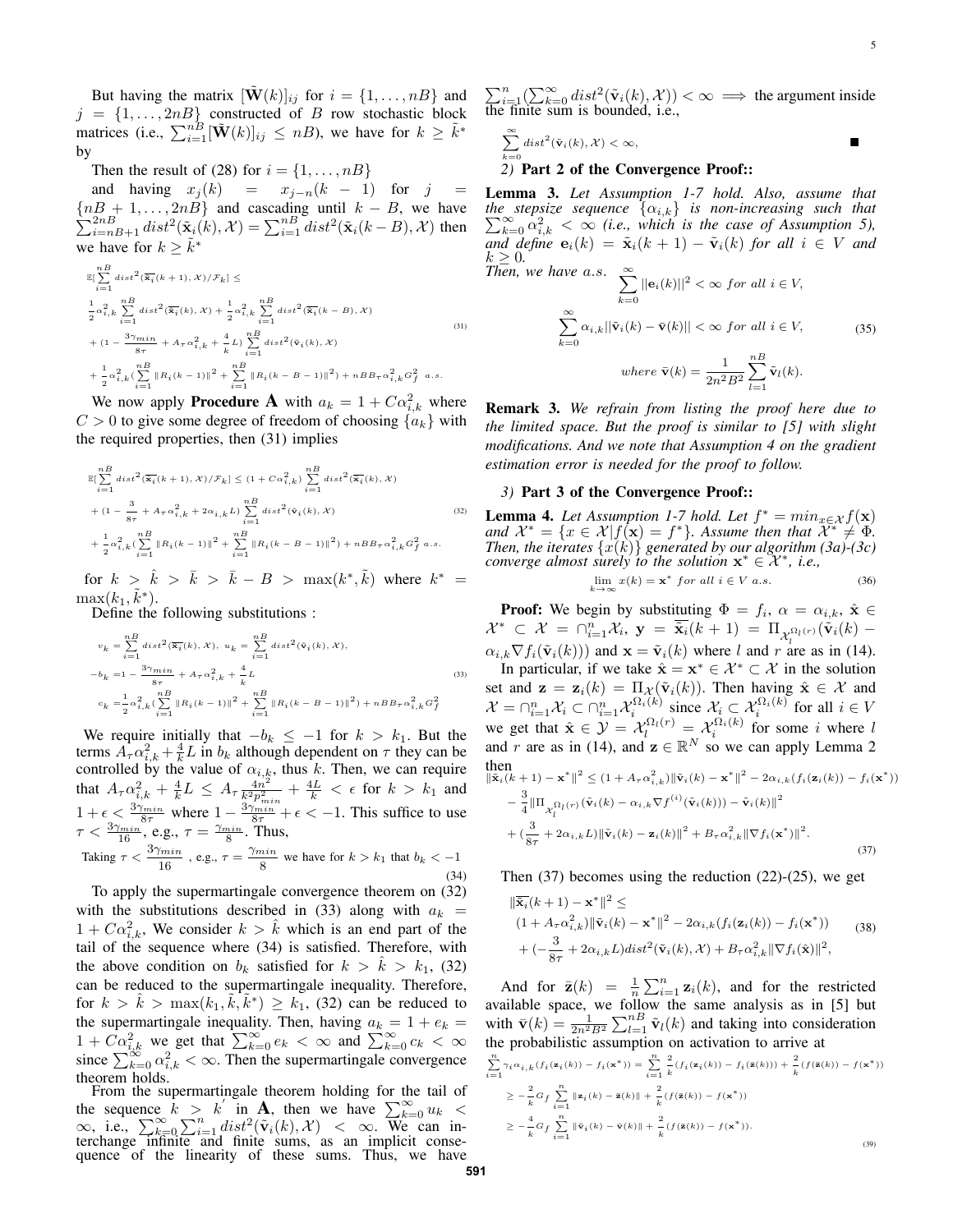Elaborating in a similar way as Part 1, (38) leads to the following inequality for  $k \geq \tilde{k}^*$ 

$$
\mathbb{E}\left[\sum_{i=1}^{nB} \|\overline{\dot{\mathbf{x}}_{i}}(k+1) - \mathbf{x}^{*}\|^{2}/\mathcal{F}_{k}\right] \leq \frac{1}{2} \alpha_{i,k}^{2} \sum_{i=1}^{nB} \|\overline{\dot{\mathbf{x}}_{i}}(k) - \mathbf{x}^{*}\|^{2}
$$
  
+  $\frac{1}{2} \alpha_{i,k}^{2} \sum_{i=1}^{B} \|\overline{\dot{\mathbf{x}}_{i}}(k-B) - \mathbf{x}^{*}\|^{2} - \frac{4B}{k} (f(\mathbf{z}(k)) - f(\mathbf{x}^{*})) + \frac{8B}{k} G_{f} \sum_{i=1}^{nB} \|\mathbf{v}_{i}(k) - \mathbf{v}(k) + (1 + A_{\tau} \alpha_{i,k}^{2}) \sum_{i=1}^{nB} \|\mathbf{v}_{i}(k) - \mathbf{x}^{*}\|^{2} + (-\frac{3\gamma_{min}}{8\tau} + \frac{4}{k}L) \sum_{i=1}^{nB} dist^{2}(\mathbf{\tilde{v}}_{i}(k), \mathcal{X})$   
+  $\frac{1}{2} \alpha_{i,k}^{2} \sum_{i=1}^{nB} (\|R_{i}(k-1)\|^{2} + \|R_{i}(k-B-1)\|^{2}) + nB_{\tau} \alpha_{i,k}^{2} G_{f}^{2} a.s.$   
(40)

We can find  $k_2$  such that for  $k > k_2$  we have

$$
(1 + A_{\tau}\alpha_{i,k}^2) \sum_{i=1}^{n} \|\tilde{\mathbf{v}}_i(k) - \mathbf{x}^*\|^2 + (-\frac{3\gamma_{min}}{8\tau} + \frac{4}{k}L) \sum_{i=1}^{n} dist^2(\tilde{\mathbf{v}}_i(k), \mathcal{X}) < 0
$$
\n(41)

That is, it suffices to have the following two inequalities

$$
(1 + A_{\tau} \alpha_{i,k}^2) \sum_{i=1}^{n} \|\tilde{\mathbf{v}}_i(k) - \mathbf{x}^*\|^2 + \frac{4}{k} L \sum_{i=1}^{n} dist^2(\tilde{\mathbf{v}}_i(k), X)
$$
  

$$
< (1 + A_{\tau} \alpha_{i,k}^2 + \frac{4}{k} L) \sum_{i=1}^{n} \|\tilde{\mathbf{v}}_i(k) - \mathbf{x}^*\|^2 < \frac{3\gamma_{min}}{8\tau} \sum_{i=1}^{n} dist^2(\tilde{\mathbf{v}}_i(k), X)
$$
  

$$
\sum_{i=1}^{n} dist^2(\tilde{\mathbf{v}}_i(k), X) = \sum_{i=1}^{n} b \|\tilde{\mathbf{v}}_i(k) - \mathbf{x}^*\|^2 < \sum_{i=1}^{n} \|\tilde{\mathbf{v}}_i(k) - \mathbf{x}^*\|^2
$$
 (43)

where  $0 < b < 1$ . We can pick  $\tau$  such that for  $k > k_2$ we have  $1 + \epsilon < \frac{3\gamma_{min}b}{8\tau}$ . If we pick  $\tau < \frac{3\gamma_{min}b}{8}$  we can have for  $k > k_2$  where  $0 < b < 1$  such that (41) is satisfied. Then by cancelling this negative term (41) we arrive at the reduced inequality for for  $k > k^* = \max(k_2, \tilde{k}^*)$  and use the properties of  $\alpha_{i,k}$  described in Assumption 5,

$$
\mathbb{E}\left[\sum_{i=1}^{n} \|\overline{\mathbf{x}}_{i}(k+1) - \mathbf{x}^{*}\|^{2} / \mathcal{F}_{k}\right] \leq
$$
\n
$$
\frac{1}{2}\alpha_{i,k}^{2} \sum_{i=1}^{n} \|\overline{\mathbf{x}}_{i}(k) - \mathbf{x}^{*}\|^{2} + \frac{1}{2}\alpha_{i,k}^{2} \sum_{i=1}^{n} \|\overline{\mathbf{x}}_{i}(k-B) - \mathbf{x}^{*}\|^{2}
$$
\n
$$
-\frac{4B}{k}(f(\mathbf{z}(k)) - f(\mathbf{x}^{*})) + \frac{8B}{k}G_{f} \sum_{i=1}^{n} \|\mathbf{\tilde{v}}_{i}(k) - \mathbf{\tilde{v}}(k)\|
$$
\n
$$
+\frac{1}{2}\alpha_{i,k}^{2} \sum_{i=1}^{n} (\|R_{i}(k-1)\|^{2} + \|R_{i}(k-B-1)\|^{2}) + nB_{\tau}\alpha_{i,k}^{2}G_{f}^{2}
$$
\n(44)

We now apply **Procedure A** with  $a_k = 1 + C\alpha_{i,k}^2$  where  $C > 0$  to give some degree of freedom of choosing  $\{a_k\}$  with the required properties, then (44) implies

$$
\mathbb{E}[\sum_{i=1}^{n} \|\overline{\mathbf{\tilde{x}}}_{i}(k+1) - \mathbf{x}^{*}\|^{2}/\mathcal{F}_{k}] \leq (1 + C\alpha_{i,k}^{2}) \sum_{i=1}^{n} \|\overline{\mathbf{\tilde{x}}}_{i}(k) - \mathbf{x}^{*}\|^{2}
$$

$$
- \frac{4B}{k} (f(\overline{\mathbf{z}}(k)) - f(\mathbf{x}^{*})) + \frac{8B}{k} G_{f} \sum_{i=1}^{n} \|\mathbf{\tilde{v}}_{i}(k) - \mathbf{\tilde{v}}(k)\|
$$

$$
+ \frac{1}{2}\alpha_{i,k}^{2} \sum_{i=1}^{n} (\|R_{i}(k-1)\|^{2} + \|R_{i}(k-B-1)\|^{2}) + nB_{\tau}\alpha_{i,k}^{2}G_{f}^{2}
$$
(45)

We define the following substitutions:

$$
\begin{split} v_k &= \sum_{i=1}^{nB} \|\overline{\mathbf{x}}_i(k) - \mathbf{x}^*\|^2, \ u_k = \frac{4B}{k} (f(\mathbf{z}(k)) - f(\mathbf{x}^*)), \ -b_k = -1, \\ c_k &= \frac{8B}{k} G_f \sum_{i=1}^{nB} \|\mathbf{\tilde{v}}_i(k) - \mathbf{\tilde{v}}(k)\| \\ &+ \frac{1}{2} \alpha_{i,k}^2 \sum_{i=1}^{nB} (\|R_i(k-1)\|^2 + \|R_i(k-B-1)\|^2) + nB_\tau \alpha_{i,k}^2 G_f^2 \end{split}
$$

Then, to apply the supermartingale convergence theorem on (45) we require the substitutions described above along with  $a_k = 1 + C\alpha_{i,k}^2$ . But (45) is satisfied for the tail where (41) is satisfied. Therefore, for  $k > k_2$ , (45) is equivalent to the supermartingale inequality. Then having  $a_k = 1 + e_k$  $1+C\alpha_{i,k}^2$ , we get that  $\sum_{k=0}^{\infty} e_k < \infty$  and  $\sum_{k=0}^{\infty} c_k < \infty$  since

 $\sum_{k=0}^{\infty} \alpha_{i,k}^2 < \infty$ ,  $\sum_{k=0}^{\infty} \frac{2}{k\gamma_i} G_f \sum_{i=1}^n \|\tilde{\mathbf{v}}_i(k) - \bar{\mathbf{v}}(k)\| < \infty$ by Lemma 4. Then the supermartingale convergence theorem holds.

(k) –  $\vec{v}$ (k)|and every  $\vec{x}^* \in \mathcal{X}^*$  and also implies that  $\sum_{k=0}^{\infty} \frac{4}{k} (f(\vec{z}(k)) -$ And then the supermartingale theorem implies that the sequence  $\{\|\overline{\mathbf{x}}_i(k) - \mathbf{x}^*\|\}$  is convergent a.s for all  $i \in V$  $f(\mathbf{x}^*)) < \infty$ . This with the condition that,  $\sum_{k=0}^{\infty} \frac{k}{k} = \infty$ .

$$
\lim_{k \to \infty} \inf(f(\bar{\mathbf{z}}(k)) - f(\mathbf{x}^*)) = 0 \quad a.s.
$$
\n(46)

And since  $f(\bar{\mathbf{z}}(k)) - f(\mathbf{x}^*) \ge 0$  for all k since  $f(\mathbf{x}^*) =$  $\min f(\mathbf{x})$  then  $f(\bar{\mathbf{z}}(k)) = f(\mathbf{x}^*)$  a.s. (47)

After elaborating more we arrive at  $\lim_{k \to \infty} \tilde{x}_i(k) = x^*$ , (48)

for all  $i \in V$  a.s. See [5] for further details.

## V. CONCLUSION

We have considered a Distributed Asynchronous Random Projection Algorithm (DARPA) for solving a distributed constrained optimization problem over a time-varying multi-agent network. The algorithm convergence was analyzed under standard assumptions on the functions, such as Lipschitz continuity and convexity along with the random behavior of projections onto the constraint sets. The gradient estimation is considered under a stochastic setting with a bounded gradient variance. With the use of uncoordinated diminishing stepsizes and under the above assumptions along with the boundedness of the information exchange delay, we establish almost sure convergence of the method to the same optimal point. The future analysis intends to investigate the convergence rates of the algorithm as well as to further relax the assumptions on the gradient errors.

## APPENDIX

#### *A. Proposition 1*

Proposition 1. *Assume the following inequality holds a.s. for all*  $k > k$ ,

$$
v_{k+1} \le a_{1,k} v_k + a_{2,k} v_{k-B} - b_k u_k + c_k \tag{49}
$$

*Then for all*  $k \geq \hat{k}$ ,  $v_{k+1} \leq a_{1,k}v_k + a_{2,k} \max_{k-B \leq \hat{k} \leq k} v_{\hat{k}} - b_k u_k + c_k$ (50)

*holds a.s.*

Follows easily by considering the maximum of a set is greater that that of a subset.

#### *B. Lemma 5*

Lemma 5. *Assume the following inequality holds a.s. for all*  $k \geq k^*$ ,

$$
v_{k+1} \le a_{1,k} v_k + a_{2,k} \max_{k-B \le \hat{k} \le k} v_{\hat{k}} - b_k u_k + c_k
$$
 (51)

 $v_k$ *,*  $u_k$ *,*  $b_k$ *,*  $c_k$ *,*  $a_{1,k}$  *and*  $a_{2,k}$  *are non-negative random variables where*  $a_{1,k} + a_{2,k} \leq 1$ *. And*  $\{b_k\}$  *and*  $\{c_k\}$  *are increasing sequence and decreasing sequences, respectively,* and  $\{a_{1,k}\}, \{a_{2,k}\}\$  are decreasing sequences and  $c_k \leq b_k u_k$ *for*  $k \geq \tilde{k}$ *. Then if for*  $\rho = (a_{1,1} + a_{2,1})^{\frac{1}{B+1}}$  *and* 

$$
v_{k_0} \le \rho^{\Phi(k_0)} V_0' - b_0 u_0 + c_0 \quad a.s.
$$
 (52)

*for base case*  $k = k_0 = k - B$ *. (i.e., notice*  $V_0$  *is not necessary the initial value*  $v_0$ *). And*  $\Phi$  *is a random variable from*  $\mathbb N$  *to*  $\mathbb{N}$  *where*  $\Phi([n,m]) = [n,m].$ 

And assume that this also holds for all  $k \geq k_0$  up to  $k = k$  *in an arbitrary manner (i.e., notice the power of*  $\rho$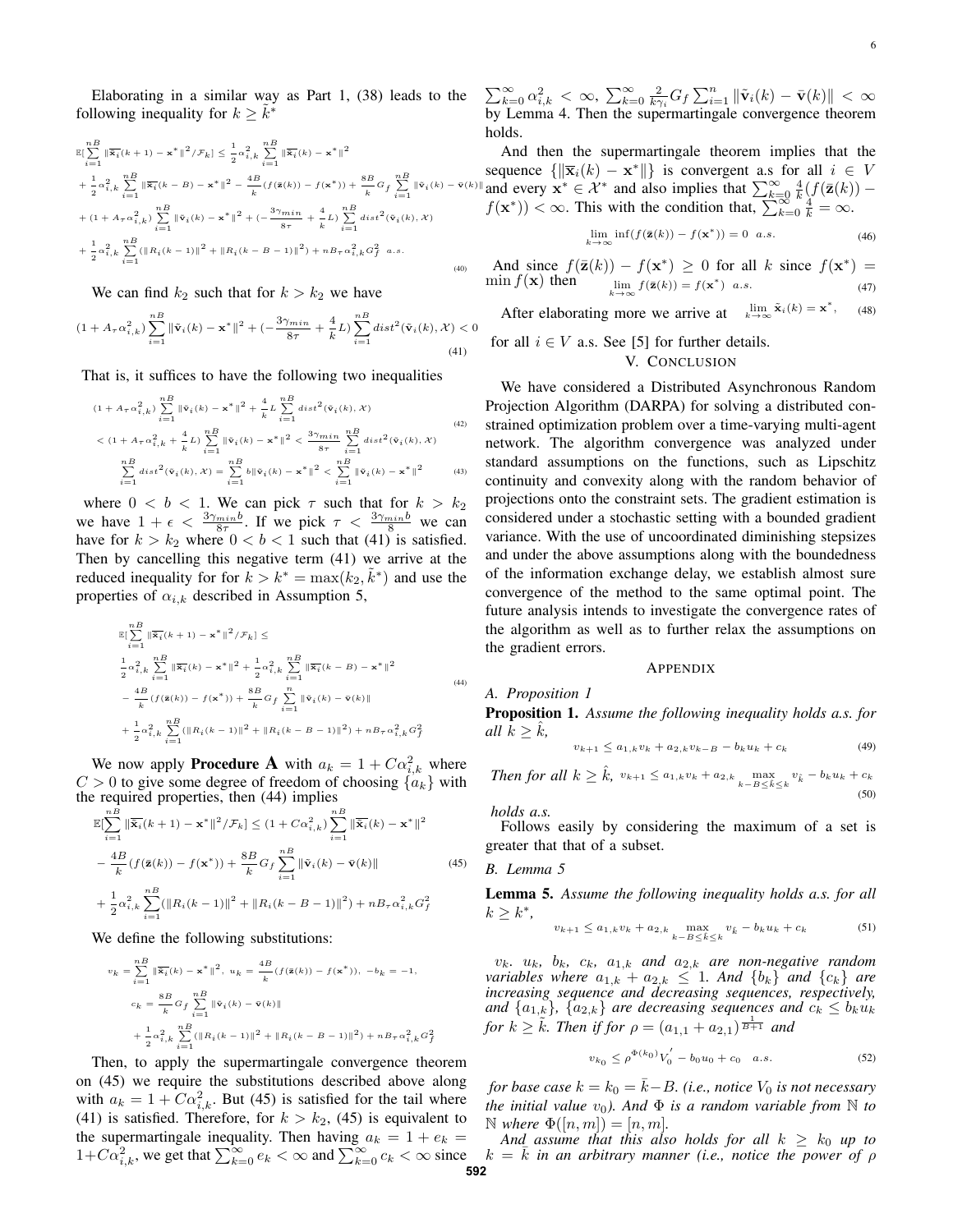*is independent of k ). i.e.,*  $k \in \{k_0 = \overline{k} - B, \ldots, \overline{k}\}$  *and*  $\bar{k} - B \ge \max(k^*, \tilde{k})$ . That is

$$
v_k \le \rho^{\Phi(k)} V_0' - b_{k-1} u_{k-1} + c_{k-1} \quad a.s.
$$
 (53)

*for*  $k = \{k_0, \ldots, \bar{k}\}.$ *Then we have*  $v_k \le \rho^k V_0 - b_{k-1} u_{k-1} + c_{k-1}$  a.s. (54)

*for all*  $k \geq \overline{k}$  *where*  $V_0 > 0$  *for all sequences patterns and*  $\rho$ *as before.*

**Proof:** First since  $a_{1,k} + a_{2,k} \leq 1$  then

$$
1 \le (a_{1,k} + a_{2,k})^{-\frac{B}{B+1}} \implies 1 \le (a_{1,1} + a_{2,1})^{-\frac{B}{B+1}}
$$
  

$$
\implies (a_{1,k} + a_{2,k}) \le (a_{1,1} + a_{2,1})
$$
 (55)

which implies that

$$
a_{1,k} + a_{2,k} \rho^{-B} = a_{1,k} + a_{2,k} (a_{1,1} + a_{2,1})^{-\frac{B}{B+1}}
$$
  
\n
$$
\le a_{1,k} (a_{1,1} + a_{2,1})^{-\frac{B}{B+1}} + a_{2,k} (a_{1,1} + a_{2,1})^{-\frac{B}{B+1}}
$$
  
\n
$$
= (a_{1,k} + a_{2,k}) (a_{1,1} + a_{2,1})^{-\frac{B}{B+1}}
$$
  
\n
$$
\le (a_{1,k} + a_{2,k})^{\frac{1}{B+1}} = \rho
$$
  
\nis  
\n
$$
a_{1,k} + a_{2,k} \rho^{-B} \le \rho
$$
\n(56)

That is

Now, by induction we show that (54) for all  $k \geq k_0$ . Assume (52) is true for  $k = k_0$  and that the induction hypothesis holds for all  $k \ge k_0$  up to  $\overline{k}$  where  $k_0 = k - B \le k \le \overline{k}$ . Then we have for any arbitrary behavior for k where  $k_0 = k - B \leq$  $k \leq \bar{k}$  that we can write the sequences  $v_k$  in a decreasing sequence. Without a loss of generality assume we will have for  $0 \leq l \leq B$ 

$$
v_{\bar{k}} \le \rho^{\bar{k}-l} V_0' - b_{\bar{k}-1} u_{\bar{k}-1} + c_{\bar{k}-1}
$$
  
\n
$$
v_{\bar{k}-B} \le \rho^{\Phi(\bar{k}-B)} V_0' - b_{\bar{k}-B-1} u_{\bar{k}-B-1} + c_{\bar{k}-B-1}
$$
\n(57)

Then from (51) we have

$$
v_{\bar{k}+1} \le a_{1,k} v_{\bar{k}} + a_{2,k} \max_{\bar{k}-B \le \hat{k} \le \bar{k}} v_{\hat{k}} - b_{\bar{k}} u_{\bar{k}} + c_{\bar{k}}
$$
  
\n
$$
\le a_{1,\bar{k}} \rho^{\bar{k}-l} v_0' + a_{2,\bar{k}} \rho^{\bar{k}-B} v_0' - a_{1,\bar{k}} b_{\bar{k}-1} u_{\bar{k}-1} - a_{2,\bar{k}} b_{\bar{k}-B-1} u_{\bar{k}-B-1}
$$
  
\n
$$
+ a_{1,\bar{k}} c_{\bar{k}-1} + a_{2,\bar{k}} c_{\bar{k}-B-1} - b_{\bar{k}} u_{\bar{k}} + c_{\bar{k}}
$$
  
\n(58)

But  $c_k \leq b_k u_k$  for all  $k \geq \tilde{k}$  then

$$
-a_{1,\bar{k}}b_{\bar{k}-1}u_{\bar{k}-1} - a_{2,\bar{k}}b_{\bar{k}-B-1}u_{\bar{k}-B-1} + a_{1,\bar{k}}c_{\bar{k}-1} + a_{2,\bar{k}}c_{\bar{k}-B-1} =
$$
  

$$
a_{1,\bar{k}}(c_{\bar{k}-1} - b_{\bar{k}-1}u_{\bar{k}-1}) + a_{2,\bar{k}}(c_{\bar{k}-B-1} - b_{\bar{k}-B-1}u_{\bar{k}-B-1}) \le 0
$$
  
(59)

Then 
$$
v_{\bar{k}+1} \le a_{1,\bar{k}} \rho^{\bar{k}-l} V_0 + a_{2,\bar{k}} \rho^{\bar{k}-B} V_0 - b_{\bar{k}} u_{\bar{k}} + c_{\bar{k}}
$$

$$
\le a_{1,\bar{k}} \rho^{\bar{k}-l} V_0' + a_{2,\bar{k}} \rho^{\bar{k}-l-B} V_0' - b_{\bar{k}} u_{\bar{k}} + c_{\bar{k}}
$$

$$
= (a_{1,\bar{k}} + a_{2,\bar{k}} \rho^{-B}) \rho^{\bar{k}-l} V_0' - b_{\bar{k}} u_{\bar{k}} + c_{\bar{k}}
$$

$$
\le \rho^{\bar{k}-l+1} V_0' - b_{\bar{k}} u_{\bar{k}} + c_{\bar{k}} \quad a.s.
$$
(60)

But without a loss of generality, we can find  $V_0 > 0$  such that  $\rho^{\bar{k}-l+1}V_0' \leq \rho^{\bar{k}+1}V_0$  to keep indexing tractable. And thus (60) is true for all  $k \geq \overline{k+1}$ . i.e., notice that for  $k+1 = \overline{k+2}$ , we already have for  $k = \bar{k} + 1$  that the power of  $\rho$  in the recursive inequality after the coefficient  $a_{1,\bar{k}}$  is  $\bar{k} + 1$ . Thus, no matter what the arbitrary behavior for the prior  $B$  terms is, we will have  $\overline{ }$ 

$$
v_{\bar{k}+2} \le \rho^{\bar{k}+2} V_0' - b_{\bar{k}+1} u_{\bar{k}+1} + c_{\bar{k}+1} \quad a.s.
$$
 (61)

Thus, (60) follows for all  $k \geq \overline{k}$ .

**Remark 4.** *i.e., notice that it is true for*  $k = \overline{k}$  *since* 

$$
v_{\bar{k}+1} \le \rho^{\bar{k}-l} V_0' - b_{\bar{k}} u_{\bar{k}} + c_{\bar{k}} \text{ and } v_{\bar{k}+1} \le \rho^{\bar{k}} V_0 - b_{\bar{k}} u_{\bar{k}} + c_{\bar{k}}
$$

*C. Proposition 2*

**Proposition 2.** If  $v_k \le \rho^k v_0$  a.s. for all  $k > \overline{k}$  where  $\rho < 1$ *and*  $v_k$  *is non-negative, then*  $\{v_k\}$  *is eventually a decreasing sequence a.s. That is there exists*  $\hat{k}$  *such that for all*  $k > \hat{k} \geq \overline{k}$ *we have*  $v_{k+1} < v_k$  *a.s.* 

**Proof:** We have  $v_k \n\t\leq \rho^k v_0$  *a.s.* for all  $k > \bar{k}$  then

$$
\lim_{k \to \infty} v_k \le \lim_{k \to \infty} \rho^k v_0 = 0 \tag{63}
$$

But  $v_k > 0$  then  $\lim_{k \to \infty} v_k = 0$ .

Suppose there exists  $k > \bar{k}$  such that  $v_{k+1} > v_k$ . But  $v_k \leq$  $\rho^k v_0$  and  $v_k > m > 0$  since  $v_k > 0$  (i.e., a non-negative number). Then there esists  $q \in \mathbb{N}$   $v_k < v_{k+q} \leq \rho^{k+q} v_0 < m$ 

since 
$$
\rho < 1
$$
 and  $\rho^k > \rho^{k'}$  if  $k < k'$ , then  $v_k < v_{k+q} < m < v_k$ 

a contradiction. That is, for  $k > \bar{k}$  where  $v_{k+1} > v_k$  we have a limiting number  $q \in \mathbb{N}$  where  $v_{k+q} < v_k$ . Thus, any increasing sequence pattern can last only finite terms. But  $\lim_{k\to\infty} v_k =$ 0, then its tail of infinite terms can not be increasing sequence because it is an infinite sequence. And it can not be constant since initial value  $v_0 > 0$  and final value  $\lim_{k \to \infty} v_k = 0$ . Then it must be a decreasing subsequence. That is, there exists k such that for all  $l_k > k$  we have  $v_{lk+1} < v_{lk}$  a.s. Thus, without a loss of generality and assuming new indexing we have  $\hat{k}$  such that for all  $k > \hat{k}$  we have  $v_{k+1} < v_k$  a.s. where  $k$  is indexing the subsequence of the original sequence which can be seen as a sequence with this new indexing.

#### *D. Proposition 3*

**Proposition 3.** *If for all*  $k > k$  *we have*  $v_{k+1} < v_k$  *and* 

$$
v_k \le \rho^{l(k)} v_0 \tag{64}
$$

*where*  $v_k > 0$  *and*  $\rho < 1$  *and*  $l(k + 1) > l(k)$ *. Then we can find a decreasing sequence*  $\{a_k\}$ *, that is,*  $a_{k+1} < a_k$  *where*  $a_k > 1$  and

$$
v_k \le \rho^{l(k)} v_0 \le a_{k-1} v_{k-1} \quad \text{for all } k > \hat{k} \tag{65}
$$

**Proof:** We have for  $k > k$  that  $v_{k+1} < v_k$ , but

$$
v_k \leq \rho^{l(k)} v_0
$$
 and  $v_{k+1} \leq \rho^{l(k+1)} v_0$ 

and  $\rho^{l(k+1)}v_0 < \rho^{l(k)}v_0$  since  $\rho < 1$  where  $l(k+1) > l(k)$ . Then we distinguish two cases:

Either 
$$
v_k \le \rho^{l(k)} v_0 \le v_{k-1} \le \rho^{l(k-1)} v_0
$$
 (66)

or 
$$
v_k \le v_{k-1} \le \rho^{l(k)} v_0 \le \rho^{l(k-1)} v_0
$$
 (67)

For case of (66) we have  $v_k \leq \rho^{l(k)} v_0 \leq v_{k-1} \leq a_{k-1} v_{k-1}$ where  $a_{k-1} > 1$ . Then for this case we have

$$
v_k \leq a_{k-1}v_{k-1}
$$

is satisfied as long as  $a_{k-1} > 1$ . Then we can choose

$$
a_{k-1} < a_{k-2}
$$
 and  $v_k \le \rho^{l(k)} v_0 \le a_{k-1} v_{k-1}$  as long as  $a_{k-1} > 1$  (68)

For case of (67), we need to choose  $a_{k-1} > 1$  such that

$$
v_k \le \rho^{l(k)} v_0 \le a_{k-1} v_{k-1}.
$$

But for this case we have  $v_{k-1} \leq \rho^{l(k)} v_0$  then we can choose  $a_{k-1} > 1$  such that  $\frac{1}{k}$ 

$$
v_{k-1} \leq \rho^{(k)} v_0 \leq a_{k-1} v_{k-1},
$$

 $(62)$